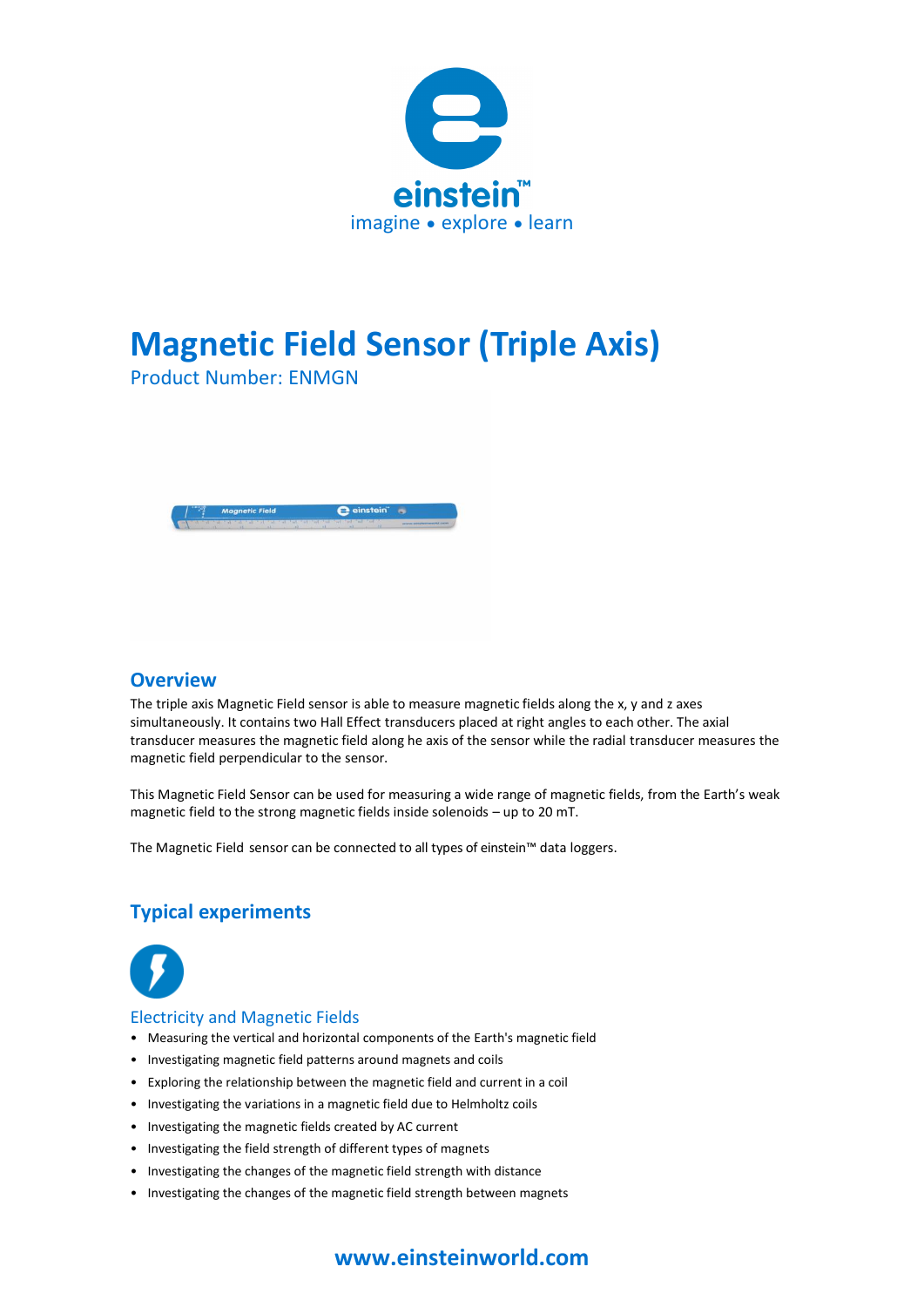#### **How it works**

The sensor uses a Hall Effect transducer, which produces a voltage proportional to the magnetic field. The sensor measures both the axial and radial axes relative to the sensor.

The line mark at the front of the sensor indicates the exact location of the Hall element. The Magnetic Field sensor measures positive values when the sensor is pointed directly at the magnetic field. (see figure below).



#### *Figure 1: Magnetic Field Sensor*

#### **Sensor specification**

| Two axis: $\pm$ 20 mT         |
|-------------------------------|
| Three axis: $\pm$ 0.4 mT      |
| $\pm 6$ % over entire range   |
| For: 0 to 20 mT: $10 \mu T$   |
| For: 0 to 0.4 $mT: 0.2 \mu T$ |
| 10 samples per second         |
|                               |

**Note: sensor cables sold separately**

## **Calibration**

The Magnetic sensor comes fully calibrated.

## **Data logging and analysis**

#### MiLAB™

- 1. Take your einstein™ Tablet OR pair your einstein™ LabMate with your Android or iOS tablet via Bluetooth
- 2. Insert the sensor cable into the sensor
- 3. Insert the other end of the sensor cable into your einstein™ device
- 4. Launch MiLAB
- 5. MiLAB will automatically detect the sensor and show it in the Launcher View



6. Make sure the icon next to the axis you want to measure is checked ( $\bullet$ ) to enable it for logging

## **www.einsteinworld.com**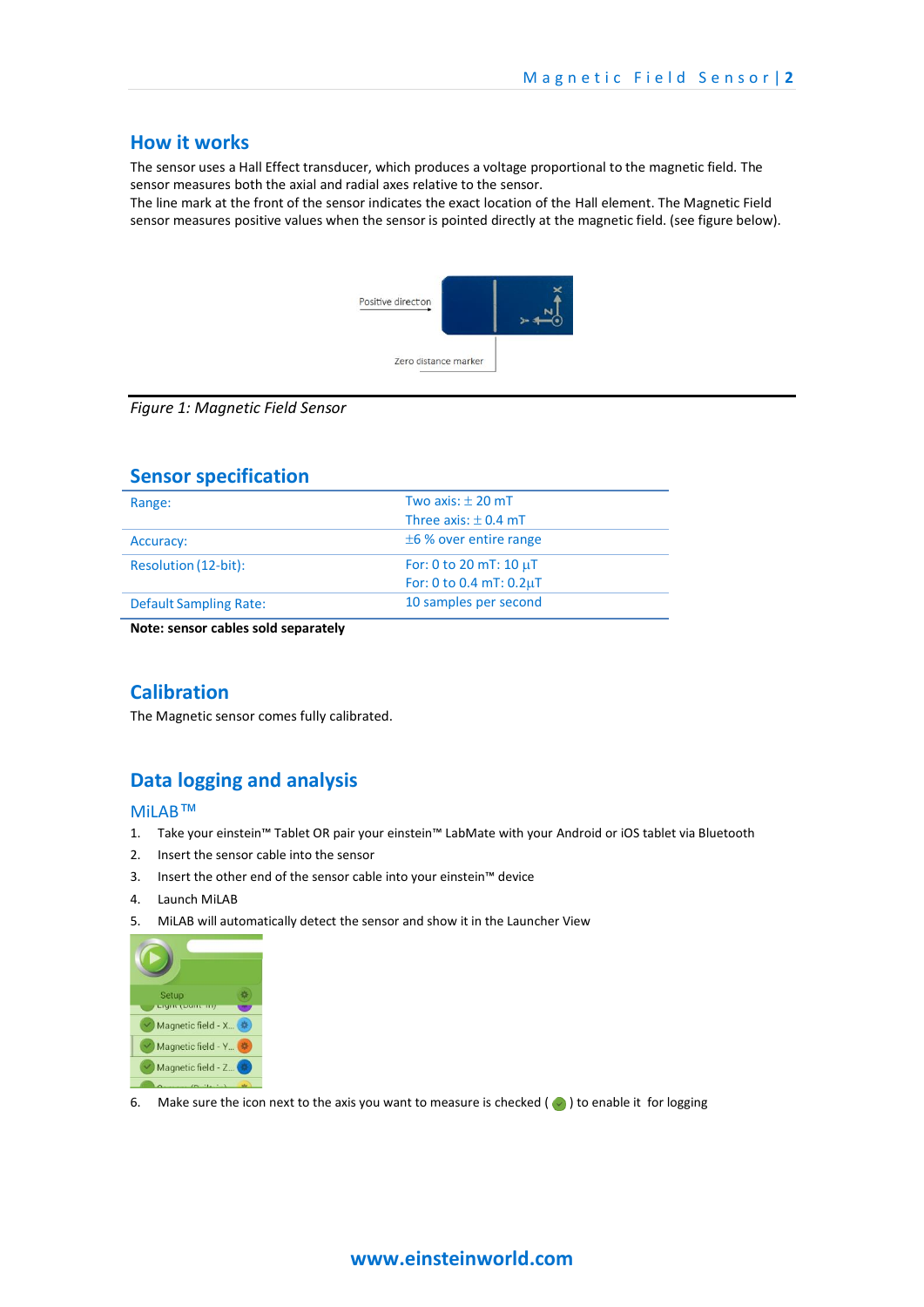7. Tap Setup to change the range of your measurement

|     | Magnetic field - Y Axis / Port 1                        | Sensor range: | $-0.4 - 0.4$ mT<br>$-20.0 - 20.0$ mT |  |
|-----|---------------------------------------------------------|---------------|--------------------------------------|--|
| ON  | Magnetic field - Y Axis -0.4 to 0.4 (mT)<br>$-0.036$    |               |                                      |  |
| OFF | Magnetic field - Y Axis -4.0 to 4.0 (Gauss)<br>$-0.356$ |               |                                      |  |
|     |                                                         |               |                                      |  |

#### MiLAB™ Desktop

- 1. Pair your einstein™ LabMate with your PC, MAC, or Linux machine via Bluetooth, or connect it via the USB cable (found in the einstein™ LabMate box).
- 2. Insert the sensor cable into the sensor
- 3. Insert the other end of the sensor cable into your einstein™ device
- 4. Launch MiLAB
- 5. MiLAB will automatically detect the sensor and show it in the Current Setup Summary window



6. Click Full Setup, located at the bottom of the Current Setup Summary window to program the data logger's sample rate, number of samples, units of measurement, and other options

| Port                              | <b>Name</b>                  | Range                 | Icon     | <b>Measurements</b><br>$\sim$               | Color   | Plot       | Scale                        | <b>Current Reading</b>        | <b>Trigger</b> | <b>Calibrate</b> |
|-----------------------------------|------------------------------|-----------------------|----------|---------------------------------------------|---------|------------|------------------------------|-------------------------------|----------------|------------------|
|                                   |                              |                       |          | Temperature (%)                             | Set >   |            |                              |                               |                |                  |
|                                   | Pressure                     | 20 - 400 kPa          |          | Pressure (iPa)                              | Set >   | - <b>-</b> | Auto<br>$\blacksquare$       | 99.697 (kPa)                  | $\circ$        | $\Box$           |
|                                   |                              |                       |          | Pressure (mbar)                             | Set >   |            |                              | $V$ Set                       |                | Set              |
|                                   |                              |                       |          | Pressure (atm)                              | Set >   |            |                              |                               |                |                  |
|                                   | Humidity 5%                  | $0 - 100%$            |          | Humidity (%)                                | Set >   |            | Auto<br>$\blacktriangledown$ | 42.734 (%)<br>$\forall$ Set   | $\circ$        | п<br>Set         |
|                                   |                              |                       |          |                                             |         |            |                              | $12.601$ (b)                  | $\circ$        | $\Box$           |
|                                   | Light-600                    | 0-600 b $-$           | ۵        | $\Box$ Light-600 ([x]                       | Set     |            | Auto<br>$\cdot$              | $V$ Set                       |                | Set              |
|                                   | <b>Heart</b> rate            | $0 - 200$ bpm         |          | Heartrate (bpm)                             | Set >   |            | $\blacksquare$<br>Auto       | $1.663$ (bpm)                 | $\circ$        | m                |
|                                   |                              |                       |          | Heartrate (V)                               | Set >   |            |                              | $\psi$ Set                    |                | Set              |
| ٠                                 | <b>Tripple Axis Magnetic</b> | Tripple $I$ $\neq$    | AA       | Tripple Axis Magnetic X (mT)                | Set >   |            | Auto<br>$\blacksquare$       | $-0.005$ (mT)<br><b>⊎</b> Set | $\circ$        | п.<br>Set        |
|                                   | <b>Tripple Axis Magnetic</b> | ±0.4mT                | <b>A</b> | Tripple Axis Magnetic Y (mT)                | Set $>$ |            | Auto<br>$\cdot$              | $-0.047$ (mT)<br>$V$ Set      | $\circ$        | m.<br>Set        |
|                                   | <b>Tripple Axis Magnetic</b> | ±0.4mT                | AA       | Tripple Axis Magnetic Z (mT)                | Set >   |            | Auto<br>$\cdot$              | $-0.011(mT)$<br>$V$ Set       | $\circ$        | п<br>Set         |
| <b>Sampling</b>                   |                              | Auto                  |          | $\bullet$<br>Manual Values                  |         |            |                              |                               |                |                  |
| Rate                              |                              | 10 samples per second |          | $\bullet$<br>x axis Title                   |         |            |                              |                               |                |                  |
| <b>Samples</b><br><b>Duration</b> |                              | 500                   |          | $\overline{\phantom{a}}$<br><b>Set Unit</b> |         |            |                              |                               |                |                  |
|                                   |                              | 50 seconds            |          |                                             |         |            |                              |                               |                |                  |
| x axis                            |                              | Time                  |          | $\overline{\phantom{a}}$                    |         |            |                              |                               |                |                  |
|                                   | << Minimal Setup             |                       |          |                                             |         |            |                              |                               |                |                  |

- 7. Click the Run button ( $\bigcirc$ ) on the main toolbar of the Launcher View to start logging
	- **www.einsteinworld.com**